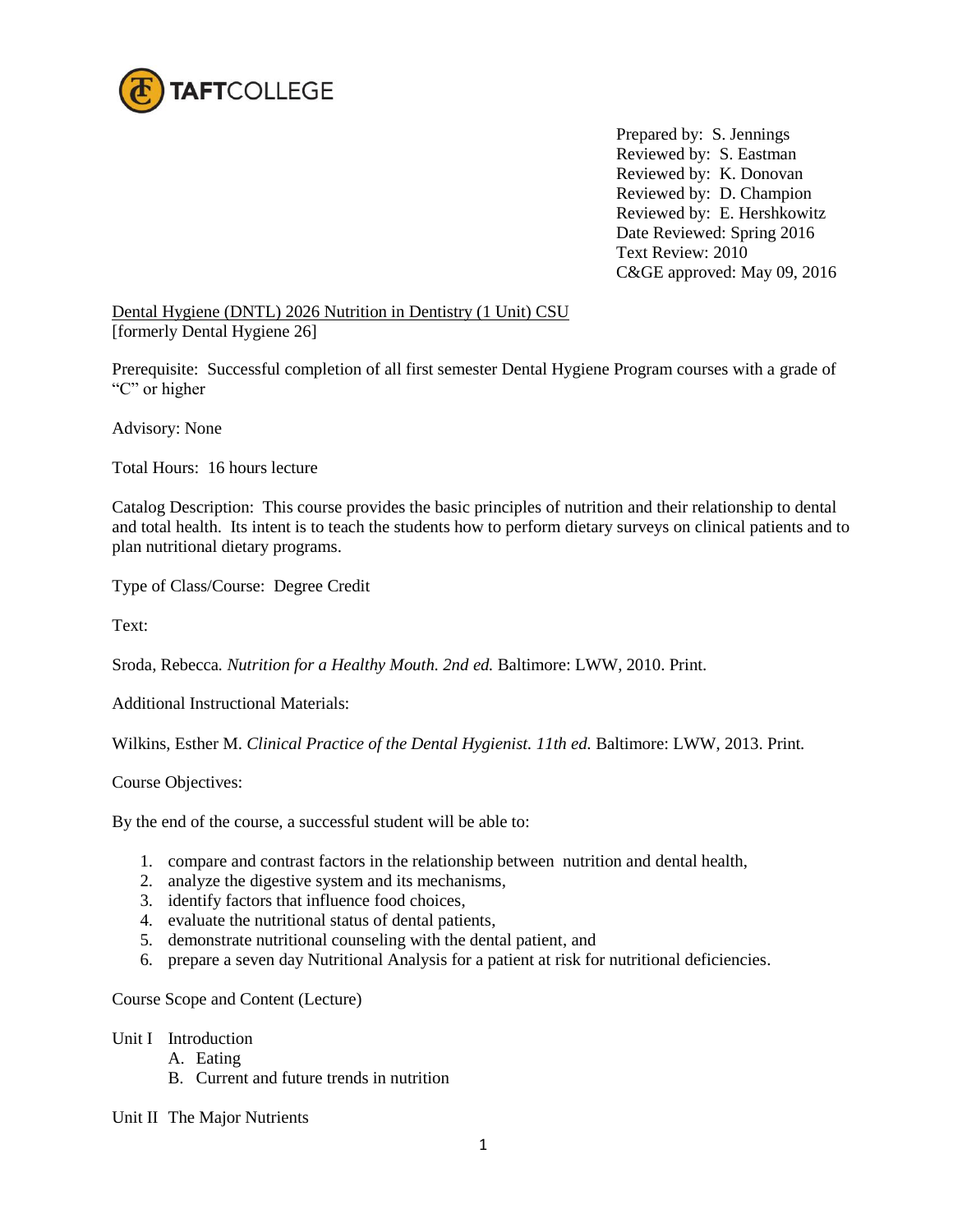

- A. Carbohydrates: The Body's Fuel
- B. Proteins: The Body Builder
- C. Lipids: The Body's Cushion
- D. Vitamins: Directors of Cell Processes
- E. Minerals: Regulators of Body Fluid
- F. Water: Vital for Life
- G. Dietary and Herbal Supplements: Uncovering the Unknown

## Unit III Relationship of Nutrition to Oral Disease

- A. Diet and Dental Caries
- B. Diet, Nutrition and Periodontal Disease

### Unit IV Food Guidelines

- A. Choosing Foods Wisely
- B. Reading Labels
- C. Nutritional Counseling

### Unit V Food for Growth

- A. Nutritional Needs for Development, Growth and Maintenance of Oral Structures
- B. Dietary Considerations for the Lifestyle

Unit VI Nutritional Counseling

- A. Eating Disorders
- B. Special Nutritional Needs

Learning Activities Required Outside of Class:

The students in this class will spend a minimum of 2 hours per week outside regular class time doing the following:

- 1. Independent reading
- 2. Independent study and research
- 3. Completing a Nutritional Analysis for an at-risk patient

# Methods of Instruction:

- 1. Lecture
- 2. Handouts
- 3. Group Work
- 4. Class Discussion
- 5. Computer Research

#### Methods of Evaluation:

- 1. Dietary Analysis for an at risk patient based on:
	- a. choice of subject
	- b. organization
	- c. comprehensiveness
	- d. dietary recommendations
- 2. Chapter quizzes:
	- a. multiple choice